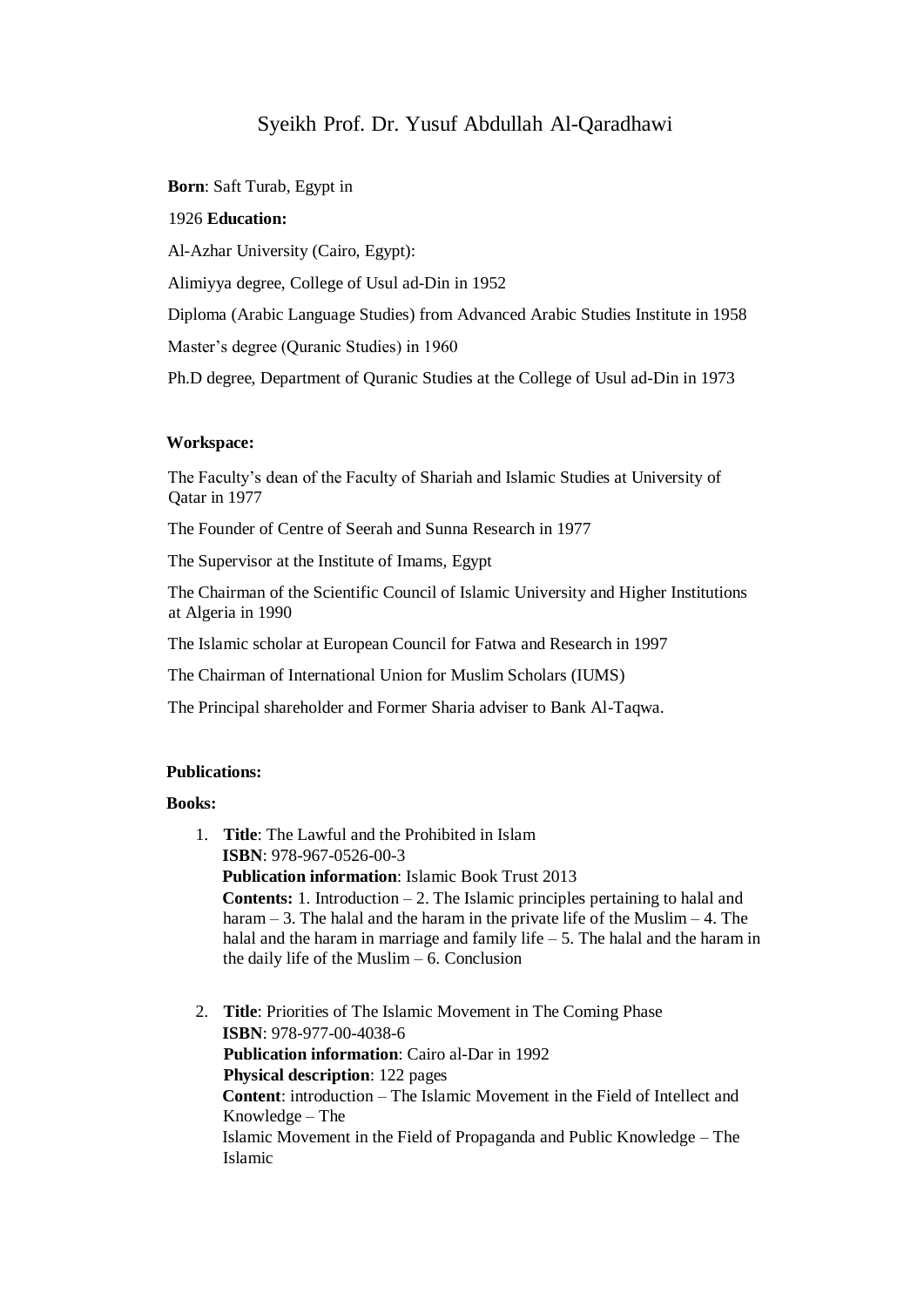Movement in the Field of Education and Religious Training – The Islamic Movement at Political and World Levels – conclusion

3. **Title**: Approaching The Sunnah: Comprehension and Controversy **ISBN**: 1-56561-418-2 PB **Publication information**: The International Institute Of Islamic Thought London **Content**: chapter 1: The Status Of The Sunnah In Islam – chapter 2: The Sunnah As A Source For Jurisprudence And Preaching – chapter 3: Principles For Correct Understanding Of The Sunnah

## **Citations:**

- 1. **Title**: Fiqh Az-Zakat: A Comparative Study, The Rules, Regulations and Philosophy of Zakat in the Light of the Quran and Sunna **Publication information**: Dar Al-Taqwa in 1999
- 2. **Title**: Fiqh Az-Zakat: A Comparative Study, The Rules, Regulations and Philosophy of Zakat in the Light of the Quran and Sunna **Publication information**: King Abdulaziz University
- 3. **Title**: Fiqh Az-Zakat: A Comparative Study, The Rules, Regulations and Philosophy of Zakat in the Light of the Quran and Sunna **Publication information**: Maktabah Wahbah in 2006
- 4. **Title**: Al-Ibadah fi Al-Islam **Publication information**: Maktabat Wahbah in 1995
- 5. **Title**: Fi Fiqh Al-Aqalliyyat Al-Muslima **Publication information:** Dar Al-Shuruq, Cairo in 2001
- 6. **Title:** Fiqh Al-Jihad **Publication information**: Maktabah Wahbah, Cairo in 2009
- 7. **Title**: Non-Muslims in the Islamic Society **Publication information**: Asekome in 2001
- 8. **Title**: Economic Security in Islam **Publication information**: Kazi Publications in 1981
- 9. **Title**: Fiqh of Muslim Minorities. Contentious Issues and Recommended Solutions **Publication information**: Al-Falah Foundation, Cairo in 2003
- 10. **Title**: Fi Fiqh Al-Aqalliyyat Al-Muslima **Publication information:** Dar al-Suruq, Al-Qahira in 2001
- 11. **Title**: Madkhal Li Dirasah Al-Syariah Al-Islamiyyah **Publication information**: Maktabah Wahbah, Cairo in 1990